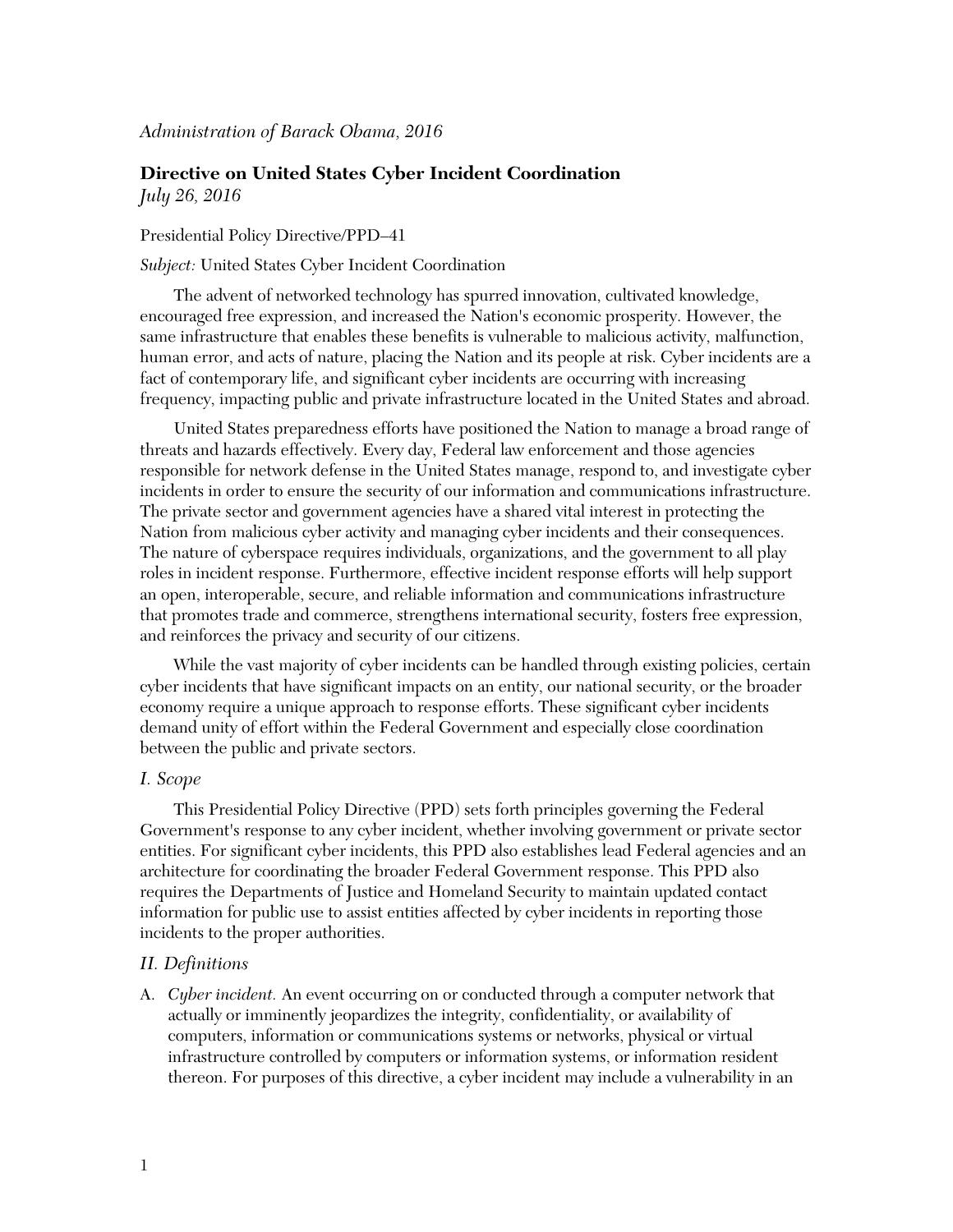information system, system security procedures, internal controls, or implementation that could be exploited by a threat source.

B. *Significant cyber incident.* A cyber incident that is (or group of related cyber incidents that together are) likely to result in demonstrable harm to the national security interests, foreign relations, or economy of the United States or to the public confidence, civil liberties, or public health and safety of the American people.

## *III. Principles Guiding Incident Response*

In carrying out incident response activities for any cyber incident, the Federal Government will be guided by the following principles:

- A. *Shared Responsibility.* Individuals, the private sector, and government agencies have a shared vital interest and complementary roles and responsibilities in protecting the Nation from malicious cyber activity and managing cyber incidents and their consequences.
- B. *Risk-Based Response.* The Federal Government will determine its response actions and the resources it brings to bear based on an assessment of the risks posed to an entity, our national security, foreign relations, the broader economy, public confidence, civil liberties, or the public health and safety of the American people.
- C. *Respecting affected entities.* To the extent permitted under law, Federal Government responders will safeguard details of the incident, as well as privacy and civil liberties, and sensitive private sector information, and generally will defer to affected entities in notifying other affected private sector entities and the public. In the event a significant Federal Government interest is served by issuing a public statement concerning an incident, Federal responders will coordinate their approach with the affected entities to the extent possible.
- D. *Unity of Governmental Effort.* Various government entities possess different roles, responsibilities, authorities, and capabilities that can all be brought to bear on cyber incidents. These efforts must be coordinated to achieve optimal results. Whichever Federal agency first becomes aware of a cyber incident will rapidly notify other relevant Federal agencies in order to facilitate a unified Federal response and ensure that the right combination of agencies responds to a particular incident. State, local, tribal, and territorial (SLTT) governments also have responsibilities, authorities, capabilities, and resources that can be used to respond to a cyber incident; therefore, the Federal Government must be prepared to partner with SLTT governments in its cyber incident response efforts. The transnational nature of the Internet and communications infrastructure requires the United States to coordinate with international partners, as appropriate, in managing cyber incidents.
- E. *Enabling Restoration and Recovery.* Federal response activities will be conducted in a manner to facilitate restoration and recovery of an entity that has experienced a cyber incident, balancing investigative and national security requirements, public health and safety, and the need to return to normal operations as quickly as possible.

### *IV. Concurrent Lines of Effort*

In responding to any cyber incident, Federal agencies shall undertake three concurrent lines of effort: threat response; asset response; and intelligence support and related activities. In addition, when a Federal agency is an affected entity, it shall undertake a fourth concurrent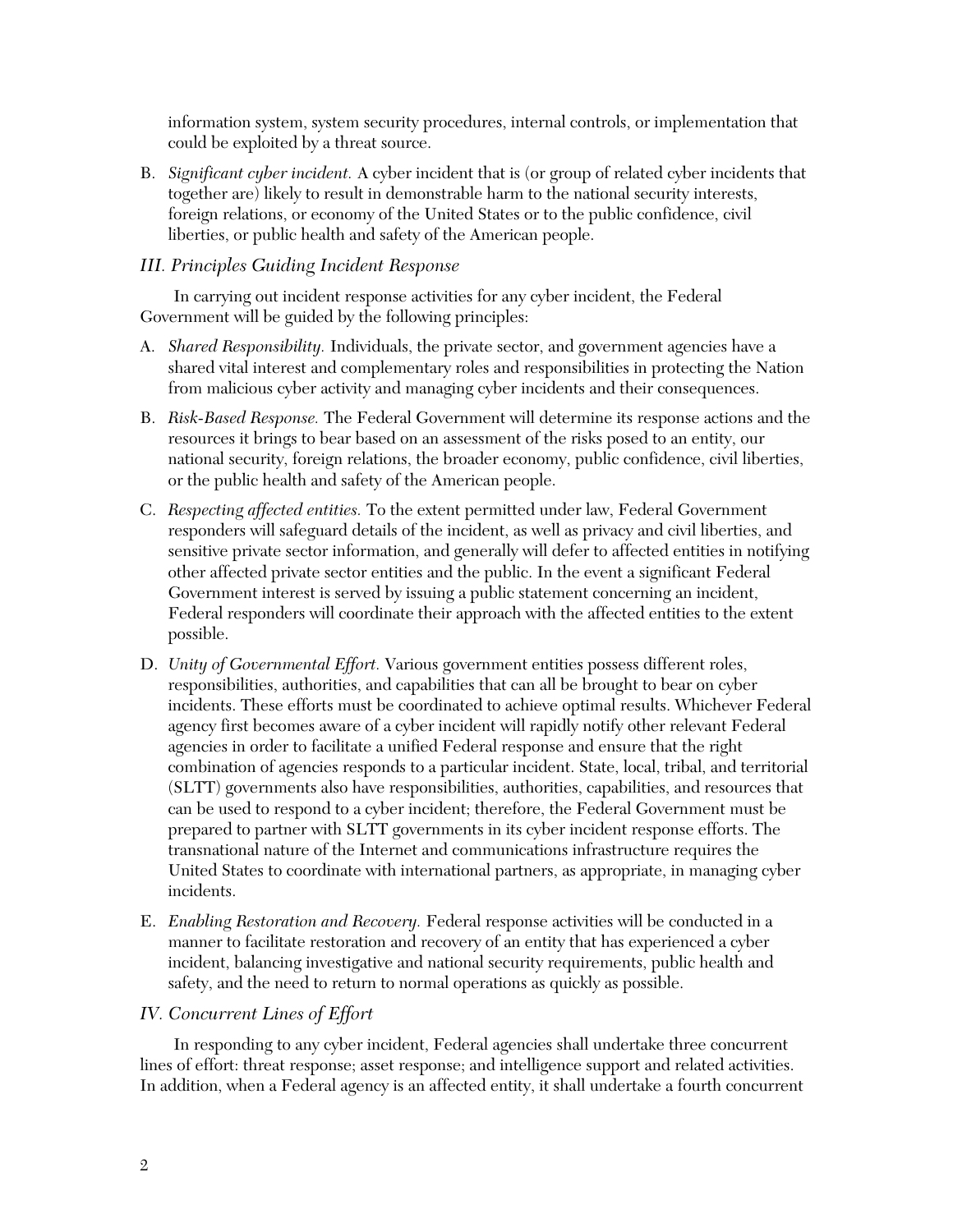line of effort to manage the effects of the cyber incident on its operations, customers, and workforce.

- A. Threat response activities include conducting appropriate law enforcement and national security investigative activity at the affected entity's site; collecting evidence and gathering intelligence; providing attribution; linking related incidents; identifying additional affected entities; identifying threat pursuit and disruption opportunities; developing and executing courses of action to mitigate the immediate threat; and facilitating information sharing and operational coordination with asset response.
- B. Asset response activities include furnishing technical assistance to affected entities to protect their assets, mitigate vulnerabilities, and reduce impacts of cyber incidents; identifying other entities that may be at risk and assessing their risk to the same or similar vulnerabilities; assessing potential risks to the sector or region, including potential cascading effects, and developing courses of action to mitigate these risks; facilitating information sharing and operational coordination with threat response; and providing guidance on how best to utilize Federal resources and capabilities in a timely, effective manner to speed recovery.

Threat and asset responders will share some responsibilities and activities, which may include communicating with affected entities to understand the nature of the cyber incident; providing guidance to affected entities on available Federal resources and capabilities; promptly disseminating through appropriate channels intelligence and information learned in the course of the response; and facilitating information sharing and operational coordination with other Federal Government entities.

- C. Intelligence support and related activities facilitate the building of situational threat awareness and sharing of related intelligence; the integrated analysis of threat trends and events; the identification of knowledge gaps; and the ability to degrade or mitigate adversary threat capabilities.
- D. An affected Federal agency shall engage in a variety of efforts to manage the impact of a cyber incident, which may include maintaining business or operational continuity; addressing adverse financial impacts; protection of privacy; managing liability risks; complying with legal and regulatory requirements (including disclosure and notification); engaging in communications with employees or other affected individuals; and dealing with external affairs (e.g., media and congressional inquiries). The affected Federal agency will have primary responsibility for this line of effort.

When a cyber incident affects a private entity, the Federal Government typically will not play a role in this line of effort, but it will remain cognizant of the affected entity's response activities, consistent with the principles above and in coordination with the affected entity. The relevant sector-specific agency (SSA) will generally coordinate the Federal Government's efforts to understand the potential business or operational impact of a cyber incident on private sector critical infrastructure.

*V. Architecture of Federal Government Response Coordination for Significant Cyber Incidents*[1](#page-5-0)

 $\overline{a}$ <sup>1</sup> Additional details regarding the Federal Government's coordination architecture for significant cyber incidents are contained in an annex to this PPD.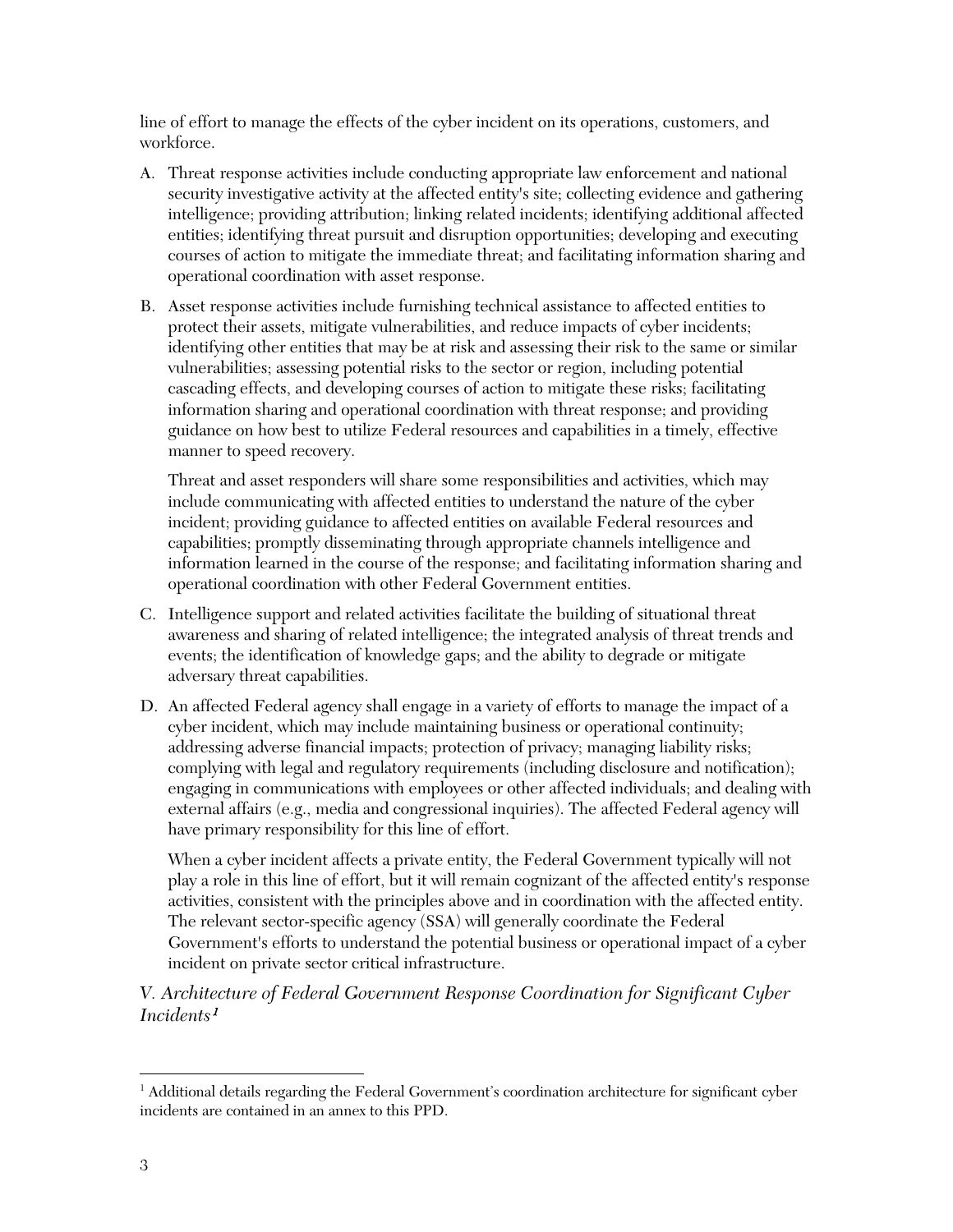In order to respond effectively to significant cyber incidents, the Federal Government will coordinate its activities in three ways:

A. National Policy Coordination<sup>[2](#page-3-0)</sup>

The Cyber Response Group (CRG), in support of the National Security Council (NSC) Deputies and Principals Committees, and accountable through the Assistant to the President for Homeland Security and Counterterrorism (APHSCT) to the NSC chaired by the President, shall coordinate the development and implementation of United States Government policy and strategy with respect to significant cyber incidents affecting the United States or its interests abroad.

## B. National Operational Coordination

- 1. Agency Enhanced Coordination Procedures. Each Federal agency that regularly participates in the CRG, including SSAs, shall establish and follow enhanced coordination procedures as defined in the annex to this PPD in situations in which the demands of responding to a significant cyber incident exceed its standing capacity.
- 2. Cyber Unified Coordination Group. A Cyber Unified Coordination Group (UCG) shall serve as the primary method for coordinating between and among Federal agencies in response to a significant cyber incident as well as for integrating private sector partners into incident response efforts, as appropriate. A Cyber UCG shall be formed at the direction of the NSC Principals Committee, Deputies Committee, or the CRG, or when two or more Federal agencies that generally participate in the CRG, including relevant SSAs, request its formation. A Cyber UCG shall also be formed when a significant cyber incident affects critical infrastructure owners and operators identified by the Secretary of Homeland Security as owning or operating critical infrastructure for which a cyber incident could reasonably result in catastrophic regional or national effects on public health or safety, economic security, or national security.

A Cyber UCG will normally consist of Federal lead agencies for threat response, asset response, and intelligence support, but will also include SSAs, if a cyber incident affects or is likely to affect sectors they represent. In addition, as required by the scope, nature, and facts of a particular significant cyber incident, a Cyber UCG may include participation from other Federal agencies, SLTT governments, nongovernmental organizations, international counterparts, or the private sector.

Following the formation of a Cyber UCG, Federal agencies responding to the incident shall assign appropriate senior executives, staff, and resources to execute the agency's responsibilities as part of a Cyber UCG. The Cyber UCG is intended to result in unity of effort and not to alter agency authorities or leadership, oversight, or command responsibilities. Unless mutually agreed upon between agency heads or their designees, and consistent with applicable legal authorities such as the Economy Act of 1932 (31 U.S.C. 1535), Federal departments and agencies will maintain operational control over their respective agency assets.

3. Federal lead agencies. In order to ensure that the Cyber UCG achieves maximum effectiveness in coordinating responses to significant cyber incidents, the following agencies shall serve as Federal lead agencies for the specified line of effort:

<span id="page-3-0"></span> $\overline{a}$ <sup>2</sup> This sub-section supersedes NSPD-54/HSPD-23, paragraph 13, concerning the National Cyber Response Coordination Group.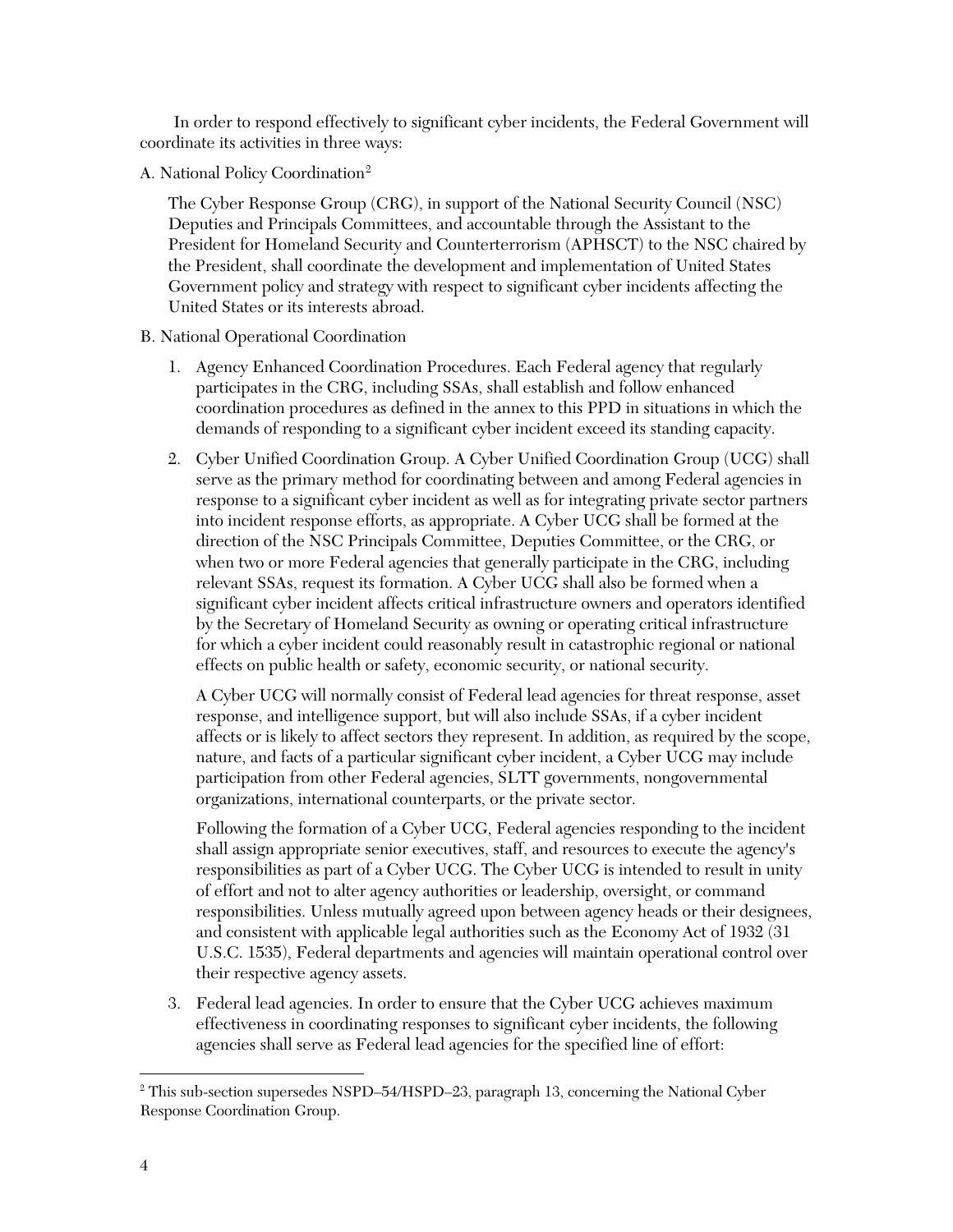- a. In view of the fact that significant cyber incidents will often involve at least the possibility of a nation-state actor or have some other national security nexus, the Department of Justice, acting through the Federal Bureau of Investigation and the National Cyber Investigative Joint Task Force, shall be the Federal lead agency for threat response activities.
- b. The Department of Homeland Security, acting through the National Cybersecurity and Communications Integration Center, shall be the Federal lead agency for asset response activities.
- c. The Office of the Director of National Intelligence, through the Cyber Threat Intelligence Integration Center, shall be the Federal lead agency for intelligence support and related activities.

Drawing upon the resources and capabilities across the Federal Government, the Federal lead agencies are responsible for:

- a. Coordinating any multi-agency threat or asset response activities to provide unity of effort, to include coordinating with any agency providing support to the incident, to include SSAs in recognition of their unique expertise;
- b. Ensuring that their respective lines of effort are coordinated with other Cyber UCG participants and affected entities, as appropriate;
- c. Identifying and recommending to the CRG, if elevation is required, any additional Federal Government resources or actions necessary to appropriately respond to and recover from the incident; and
- d. Coordinating with affected entities on various aspects of threat, asset, and affected entity response activities through a Cyber UCG, as appropriate.

### C. Field-Level Coordination

Field-level representatives of the Federal asset or threat response lead agencies shall ensure that they effectively coordinate their activities within their respective lines of effort with each other and the affected entity. Such representatives may be co-located with the affected entity.

### *VI. Unified Public Communications*

The Departments of Homeland Security and Justice shall maintain and update as necessary a fact sheet outlining how private individuals and organizations can contact relevant Federal agencies about a cyber incident.

## *VII. Relationship to Existing Policy*

Nothing in this directive alters, supersedes, or limits the authorities of Federal agencies to carry out their functions and duties consistent with applicable legal authorities and other Presidential guidance and directives. This directive generally relies on and furthers the implementation of existing policies and explains how United States cyber incident response structures interact with those existing policies. In particular, this policy complements and builds upon PPD–8 on National Preparedness of March 30, 2011. By integrating cyber and traditional preparedness efforts, the Nation will be ready to manage incidents that include both cyber and physical effects.

BARACK OBAMA